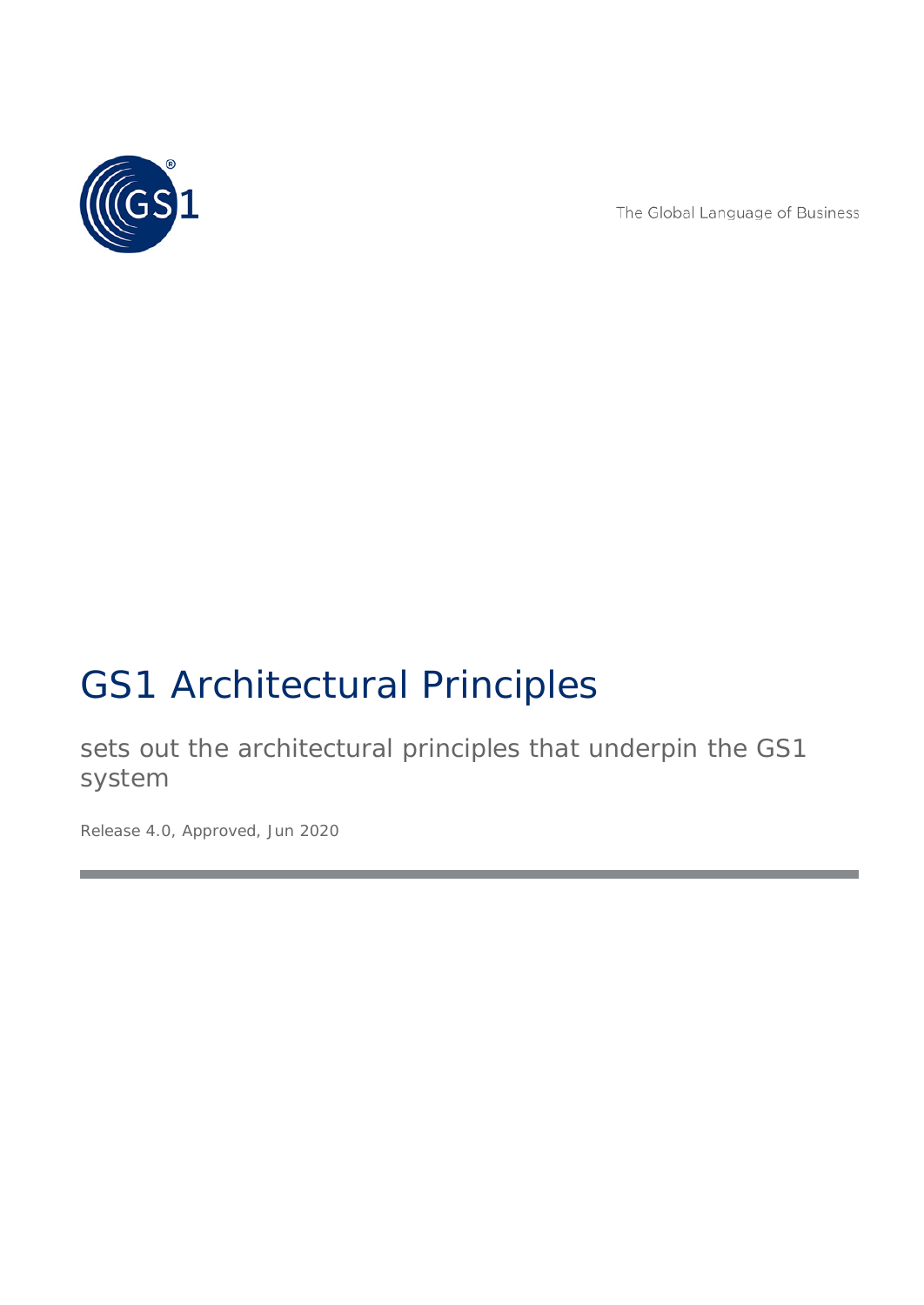

## **Document Summary**

| Document Item        | <b>Current Value</b>                                               |  |
|----------------------|--------------------------------------------------------------------|--|
| Document Name        | GS1 Architectural Principles                                       |  |
| Document Date        | Jun 2020                                                           |  |
| Document Version     | 4.0                                                                |  |
| Document Issue       |                                                                    |  |
| Document Status      | Approved                                                           |  |
| Document Description | sets out the architectural principles that underpin the GS1 system |  |

## **Log of Changes**

| Release | Date of Change | Changed By | Summary of Change                                                                            |
|---------|----------------|------------|----------------------------------------------------------------------------------------------|
| 2.1     | May 2012       | A. Osborne | Approved by GS1 General Assembly in May 2012                                                 |
| 2.1.1   | Nov 2015       | D. Buckley | Latest GS1 branding applied (no content<br>changes)                                          |
| 3.0     | May 2016       | D. Buckley | Royalty free principle updated following General<br>Assembly approval                        |
| 4.0     | Jun 2020       | H. Barthel | Agreed by Architecture Group 22 Jan and<br>approved by GS1 General Assembly in June<br>2020. |

# **Disclaimer**

THIS DOCUMENT IS PROVIDED "AS IS" WITH NO WARRANTIES WHATSOEVER, INCLUDING ANY WARRANTY OF MERCHANTABILITY, NONINFRINGEMENT, FITNESS FOR PARTICULAR PURPOSE, OR ANY WARRANTY OTHER WISE ARISING OUT OF THIS SPECIFICATION. GS1 disclaims all liability for any damages arising from use or misuse of this document, whether special, indirect, consequential, or compensatory damages, and including liability for infringement of any intellectual property rights, relating to use of information in or reliance upon this document.

GS1 retains the right to make changes to this document at any time, without notice. GS1 makes no warranty for the use of this document and assumes no responsibility for any errors which may appear in the document, nor does it make a commitment to update the information contained herein.

GS1 and the GS1 logo are registered trademarks of GS1 AISBL.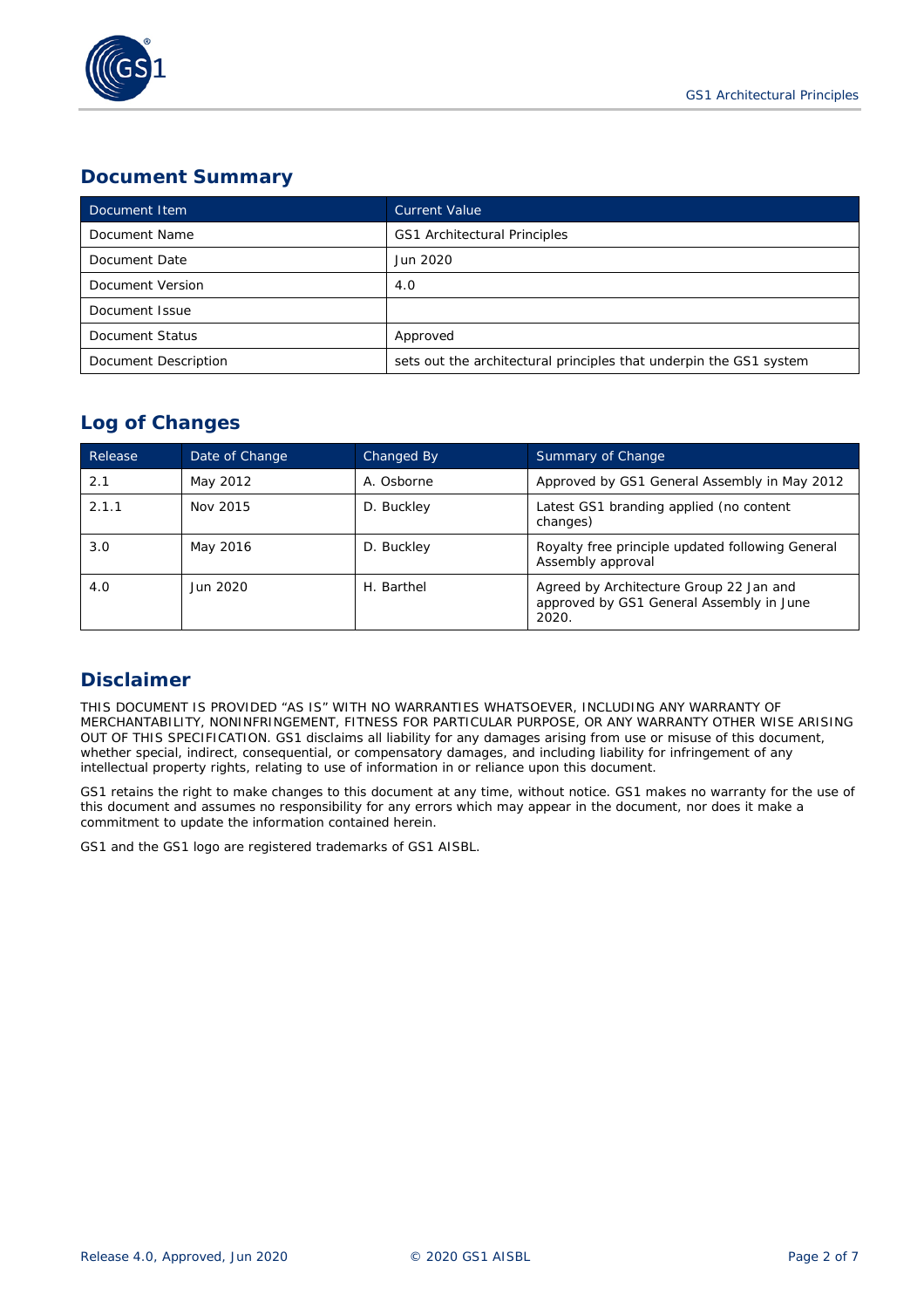

# **Preamble**

This document sets out the architectural principles that underpin the GS1 system.

The objectives of this document are:

- to inform and guide all those involved in the development and maintenance of the GS1 system by providing a shared understanding of the principles of the [GS1 System Architecture;](https://www.gs1.org/standards/gs1-system-architecture-document/current-standard) and
- to provide to users of the GS1 system, and anyone else with an interest in the subject, an insight into the foundational ideas that inform the design of the system.

The full benefits of the GS1 system can only be obtained when the GS1 standards, guidelines, solutions and services, respect the architecture and the principles.

Draft deliverables are reviewed against the principles as an integral part of the systems development processes. Signs of non-conformance trigger a dialogue about the specific divergences between the Architecture Group (or one of its members) and the Work Group responsible for the deliverables. If divergences remain after this dialogue, the deliverables may still be put to the Board Committee for Standards for ratification. Deviation from one or more of the architecture principles does not disqualify a development of the system because other factors, commercial or geopolitical for example, may be more important. However, it is the responsibility of the Architecture Group to make the Management Board (or its designated sub-committee) aware of any deviations from the principles so that they can take them into account as part of their ratification decision.

The principles should remain stable, although the [GS1 System Architecture](https://www.gs1.org/standards/gs1-system-architecture-document/current-standard) might change.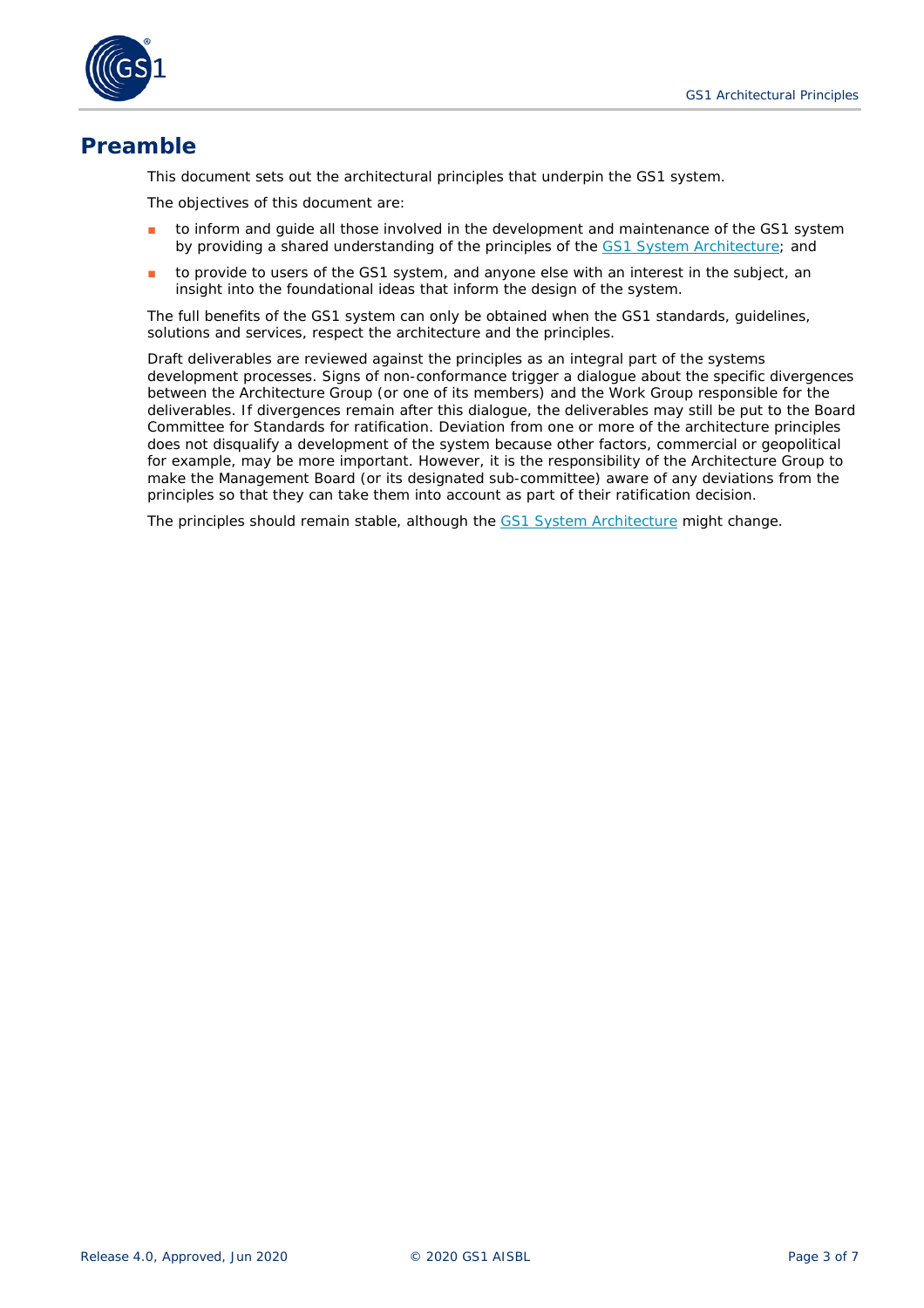

# **The Principles**

#### **Business value**

The GS1 system shall support business processes, be tied to trading partner needs and demonstrate its business value.

GS1 standards must be created pragmatically and where there is a genuine intention to implement. No one company, industry, or geography should dominate the definition of the standards to the disadvantage of others in the value chain.

As new GS1 system components are developed and deployed, the overall cost of implementation needs to be considered and the [GS1 System Architecture](https://www.gs1.org/standards/gs1-system-architecture-document/current-standard) should achieve the best overall value across the entire supply chains and value networks.

#### **Conformance**

Standards and solutions should be defined in a way that makes it possible to assess, practically and without ambiguity, whether or not an implementation is conformant as claimed. It will often, but not always, be desirable to include criteria for assessing conformance as part of the standard.

GS1 should assist end users to eliminate exceptions and variances from the GS1 standards in their implementations.

#### **Consistency**

Consistency shall be guaranteed within and between each layer (see definition) of the [GS1 System](https://www.gs1.org/standards/gs1-system-architecture-document/current-standard)  [Architecture](https://www.gs1.org/standards/gs1-system-architecture-document/current-standard)*.* 

The GS1 standards and services development processes should include a step which confirms, in a rigorous way, that new standards, guidelines, solutions and services are consistent with the [GS1](https://www.gs1.org/standards/gs1-system-architecture-document/current-standard)  [System Architecture](https://www.gs1.org/standards/gs1-system-architecture-document/current-standard)*.* 

#### <span id="page-3-1"></span>**Deprecation**

Every effort should be made to deprecate and ultimately remove obsolete or redundant GS1 system components.

#### **Extensibility**

The [GS1 System Architecture](https://www.gs1.org/standards/gs1-system-architecture-document/current-standard) shall ensure extensibility of the standards, of the tools for implementations, and of the implementations themselves. Extensibility is a necessity for all GS1 system components in order to cater for new and/or more efficient business processes and for the expanding user community.

#### <span id="page-3-0"></span>**Forward looking**

The [GS1 System Architecture](https://www.gs1.org/standards/gs1-system-architecture-document/current-standard) shall be forward-looking and support adaptable, flexible solutions. It shall provide for migration strategies and when possible backward compatibility (see definition).

When a non-backward compatible GS1 system component is created, it must be demonstrated to provide significant improvement and be more flexible in order to support future business requirements, some of which might not yet be known.

### **Global multi-sector standards**

Standards should be developed to be applicable to the broadest possible range of contexts, (e.g. ideally global, multi-sector).

Meeting requirements that arise from a global perspective must be balanced against the need to meet local, regional or sector-specific requirements.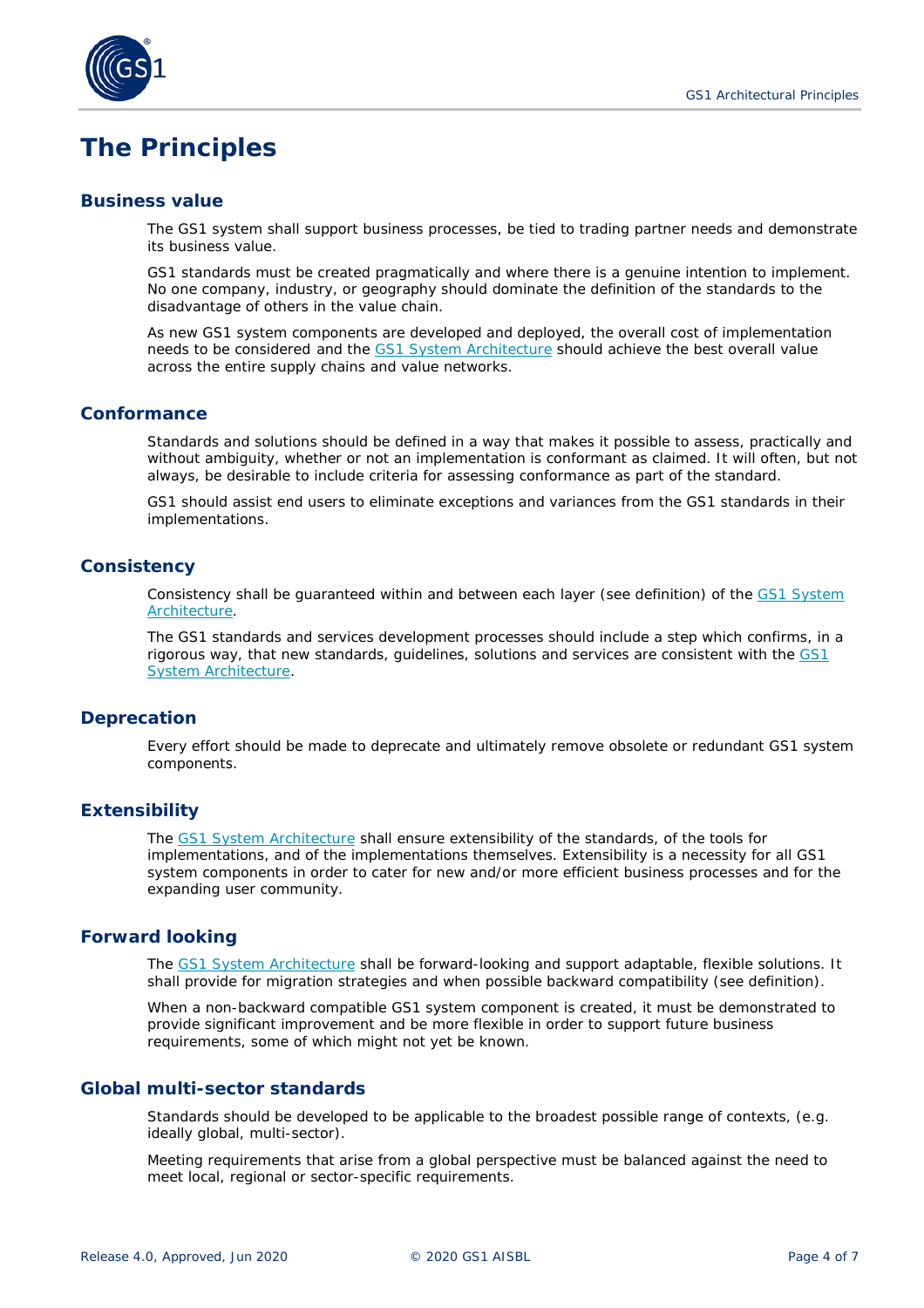

#### **GS1 identification keys**

The GS1 system is founded on identification keys whose values are unique within their designated domains and which unambiguously identify business objects.

The principle regarding the use of the identification key classes (see definition) in GS1 standards is as follows:

- 1. Use of class 1 or class 2 identification keys as primary identification is mandatory for an implementation to be conformant with the GS1 System.
- 2. All GS1 standards, guidelines, solutions and services are designed to use class 1 identification keys as the primary identification for business objects. Class 2 identification keys might introduce restrictions or process rules that are not fully aligned with GS1 models.
- 3. The use of class 3 identification keys for primary identification is recognised in specific components of the GS1 system.

#### **Interoperability**

GS1 system components and any underlying processes that are developed must strive to be interoperable in their design, development, and implementation to enable the widest adoption and the greatest value to the GS1 community. (see definition interoperability)

#### **Non-duplication**

The goal of the GS1 system is to establish one and only one way to perform a given function in a GS1 system conformant way. Therefore, the [GS1 System Architecture](https://www.gs1.org/standards/gs1-system-architecture-document/current-standard) should avoid duplication.

When migrating to new and better ways to achieve existing functions, some form of duplication is inevitable. The impact is mitigated if these new and better ways are backward compatible (see ["Forward looking"](#page-3-0)) and superseded standards are deprecated (see ["Deprecation"](#page-3-1)).

#### **Non-significance of keys**

A GS1 identification key is non-significant as it does not embed business information about the business object it identifies; information about the entity is instead associated with the key.

Embedding information into a key severely limits the capacity of the key space and leads to severe problems if the nature or structure of the embedded information ever needs to change.

#### **Open supply chains and value networks**

The GS1 system shall be developed to suit open supply chains and value networks.

GS1 standards that are applied at the interfaces between organisations are defined outside the context of any particular trading relationship. This provides interoperability without the need for organisations on each side of the interface to negotiate in advance.

#### **Re-use of components**

Standard data elements should be re-used consistently across different GS1 standards. GS1 should store, reuse and share precise core component and business definitions and their equivalent representations in the GS1 system.

#### **Royalty free**

To the fullest extent possible, the GS1 system and architectural components shall not require the payment of any type of royalties, fees or other considerations to third parties and shall not impose any conditions or restrictions on the use of any technologies or methods. For further reference, consult the [GS1 policy on Intellectual Property](http://www.gs1.org/ip)*.*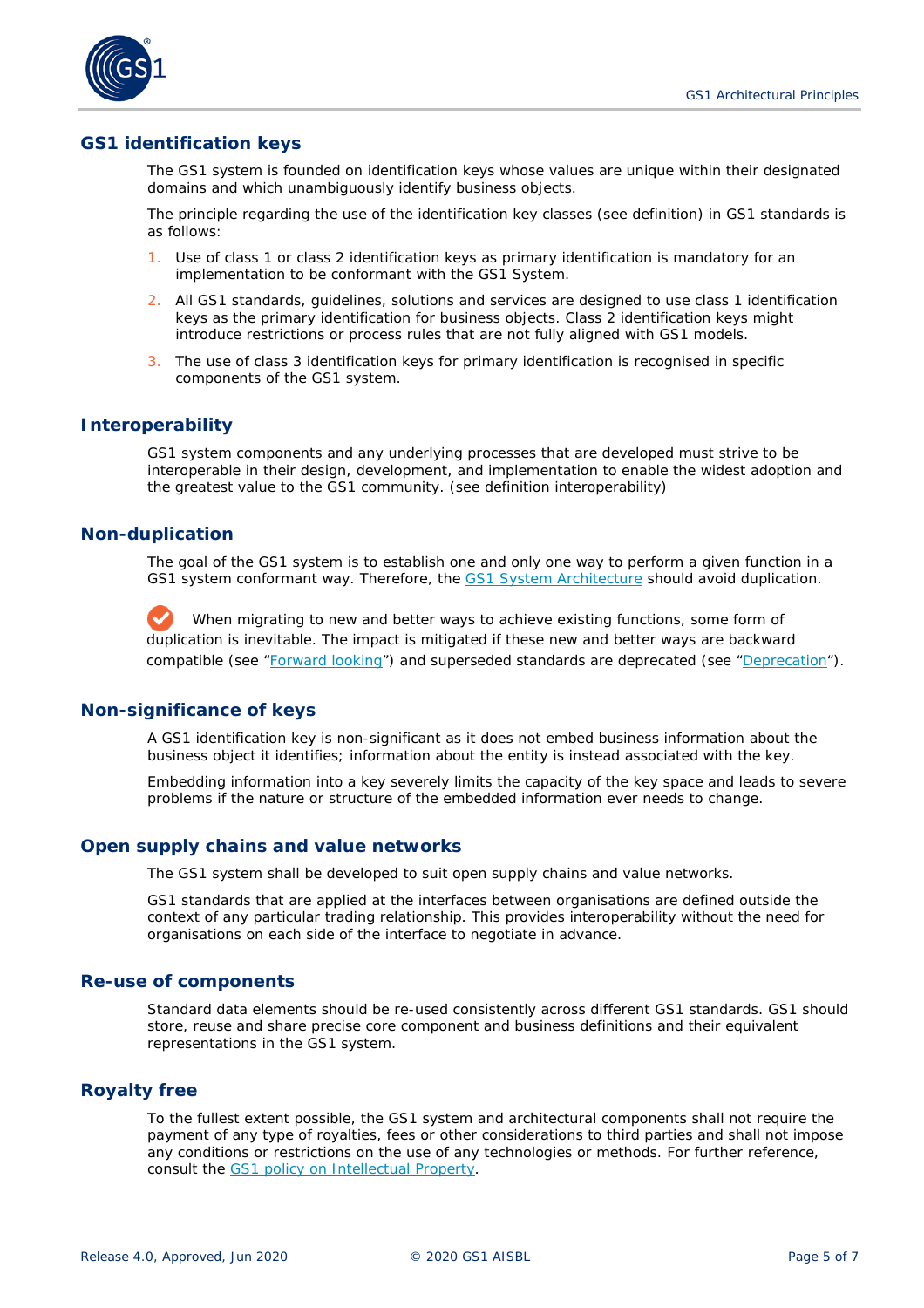

#### **Scalability**

The [GS1 System Architecture](https://www.gs1.org/standards/gs1-system-architecture-document/current-standard) is such that a user can initially use limited parts of it, use more of it later and be confident that all the parts will be fully interoperable. By allowing for continued growth, the GS1 system can be utilised effectively by the smallest of local companies and the largest of the multinational companies simultaneously.

Sustainable growth of the GS1 system both in number of users and range of standards is important and therefore the system shall be scalable. Scalability is the ability of a network or a process to handle increasing amounts of activity in a seamless manner.

#### **Security**

GS1 services should be provided with appropriate security and GS1 standards and solutions should enable appropriate security to be built into users' implementations. This might relate to access control, authentication, non-repudiation and so on, and apply to physical, digital and commercial security.

#### **Simplicity**

The GS1 system should promote simplicity and standardise interfaces to achieve easier and less costly implementation**.**

#### **Technology independence**

The [GS1 System Architecture](https://www.gs1.org/standards/gs1-system-architecture-document/current-standard) should promote technology independence and a layered approach.

The GS1 identification keys and GS1 data standards are defined in a modular way, independently of the data carrier and information sharing technology in which they are used.

#### **Third party standards**

The [GS1 System Architecture](https://www.gs1.org/standards/gs1-system-architecture-document/current-standard) encourages normative references to, and application guidance from ISO, ISO/IEC, UN/CEFACT, IETF and W3C. The work of standards bodies other than these five should also be considered and, if suitable, adopted.

Where appropriate, GS1 system components should be propagated through other standards bodies, thereby increasing the impact, effectiveness, adoption, and acceptance of the GS1 system globally.

#### **Vision and mission**

The [GS1 System Architecture](https://www.gs1.org/standards/gs1-system-architecture-document/current-standard) shall be fully aligned with [GS1's vision and mission.](https://xchange.gs1.org/sites/faq/pages/gs1-vision-amp-mission.aspx)